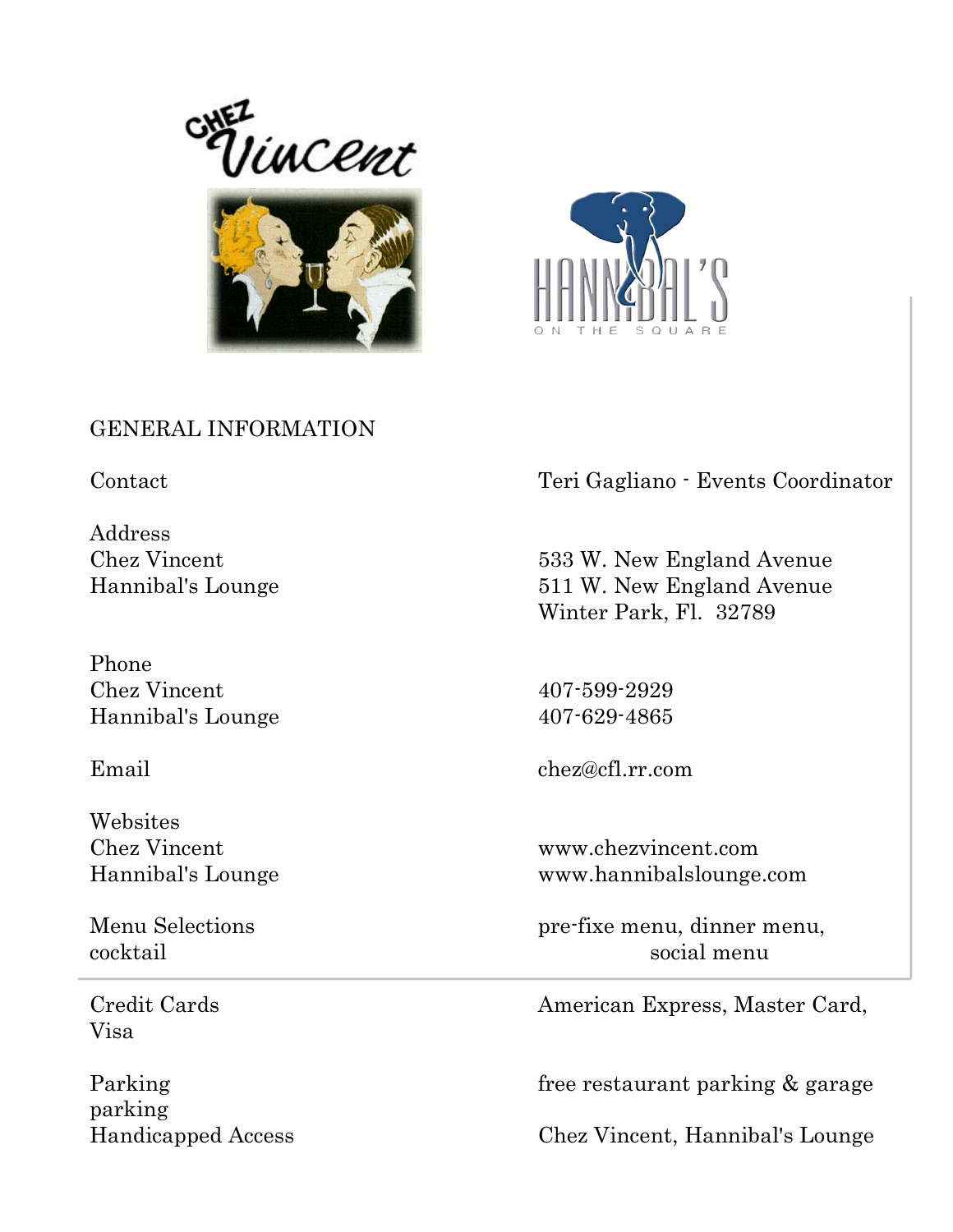# **BOOKING AN EVENING EVENT AT**

CHEZ VINCENT, HANNIBAL'S OR THE WINE CELLAR

Any of our Wait staff, Manager or Banquet Coordinator would be happy to place a 48-hour courtesy hold on an available date and time slot in Chez Vincent, Hannibal's Lounge or The Wine Cellar.

To begin the process of booking your reservation the Banquet Coordinator, Teri Gagliano, will contact you with a booking form to be completed and sent back with a credit card authorization. Once the booking form is received with the deposit you will receive a confirmation e-mail.

To host an event in The Wine Cellar, a minimum of 10 guests required.

To host a private event in Chez Vincent a food and beverage minimum will apply. The food and beverage minimum is defined as the total food and beverage sales prior to the service charges and tax. The minimums are based on the evening and time slot selected.

To host a private event in Hannibal's Lounge a food and beverage minimum will apply. The food and beverage minimum is defined as the total food and beverage sales prior to the service charges and tax. The minimums are based on the evening and time slot selected.

An outdoor wine bar and social area (weather permitting) for \$150.00

There is no room rental fee for The Wine Cellar.

There is a \$250.00 set up and break down for private parties in Hannibal's that require moving of furniture and changing the table configurations.

If your total bill, prior to service charges and tax, falls short of reaching the food and beverage minimum the difference will be billed as a miscellaneous fee.

A final guarantee of guests attending will be required two days prior to your event.

All charges will be made to the credit card on file, unless another form of payment is presented on the evening of your event.

We regret that separate checks cannot be prepared for group events.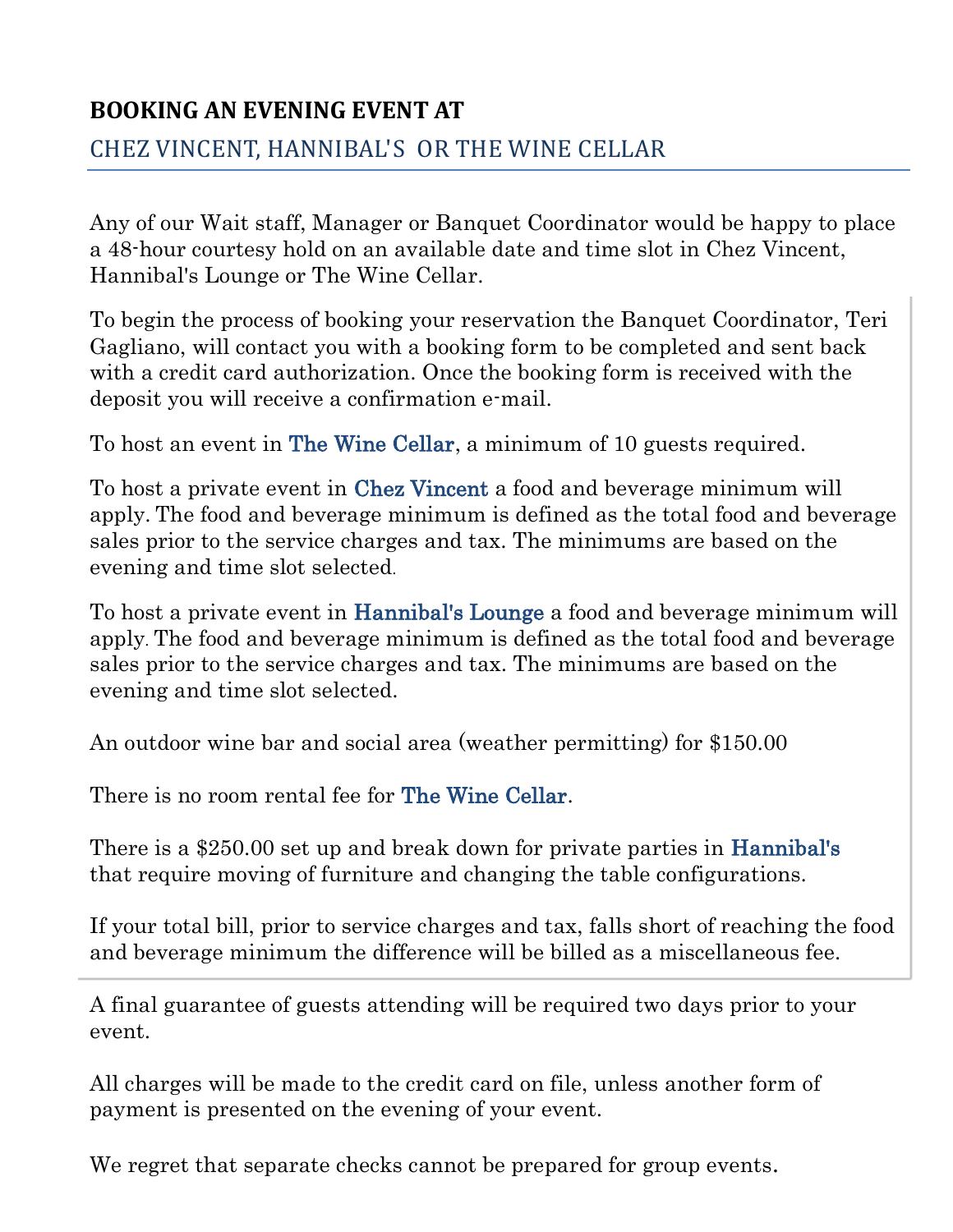# The Wine Cellar

# \$46 Menu

### **Appetizer:**

*Traditional escargot in butter, parsley and garlic Or Mussels in a white wine cream sauce Or* Soupe du jour **~~~~**

# **Salad:**

Warm Goat Cheese Salad *Warm goat cheese salad with roasted pumpkin seeds with a balsamic vinaigrette Or*

Caesar Salad

### **Entree**

Fresh poached salmon with a raspberry and liqueur reduction

Pasta with a white wine cream sauce and fresh sautéed seasonal vegetables

Sautéed Chicken breast with shitake mushrooms, bell peppers & Swiss cheese in a country Dijon sauce

### **Dessert: Bavarois**

*Chocolate and raspberry mousse with a mango sauce Or* Crème Brulee

all items are seasonal and subject to change all food and beverage is subject to  $6.5\%$  sales tax, 20% gratuity soda, tea & coffee drink package for \$3

Customized menus available Separate checks are not available for parties of 6 or more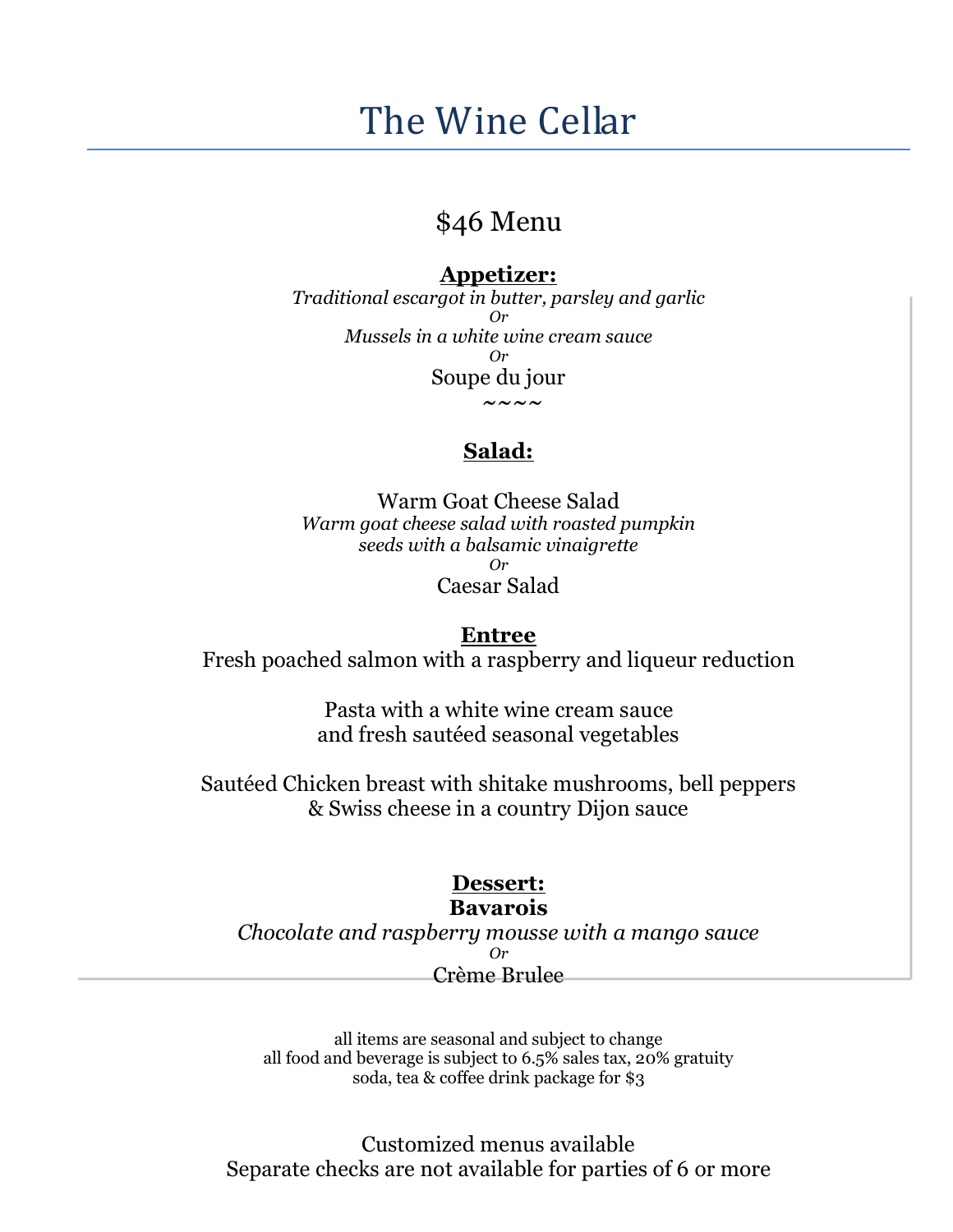# \$52 Menu

### **Appetizer:**

Medley of seafood in a puff pastry *with a saffron sauce*

Crab Cake *with a Mango Provençale sauce*

Escargot in butter, garlic & parsley

French Onion soup

**~~~~**

### **Salad:**

Warm Goat Cheese Salad *Warm goat cheese salad with roasted pumpkin seeds with a balsamic vinaigrette Or* Caesar Salad

#### **Entrée:**

Grouper Provencal *Fresh Grouper with sautéed onions, tomatoes, garlic, fresh basil & white wine sauce*

Filet Mignon *with a cracked black pepper and cognac sauce*

Magret de canard *Sautéed Duck Breast in a Grand Marnier sauce*

#### *~~~~* **Dessert:**

3 layer chocolate cake with a raspberry coulis

### Crème Brulee

all items are seasonal and subject to change all food and beverage is subject to  $6.5\%$  sales tax, 20% gratuity soda, tea & coffee drink package for \$3

Customized menus available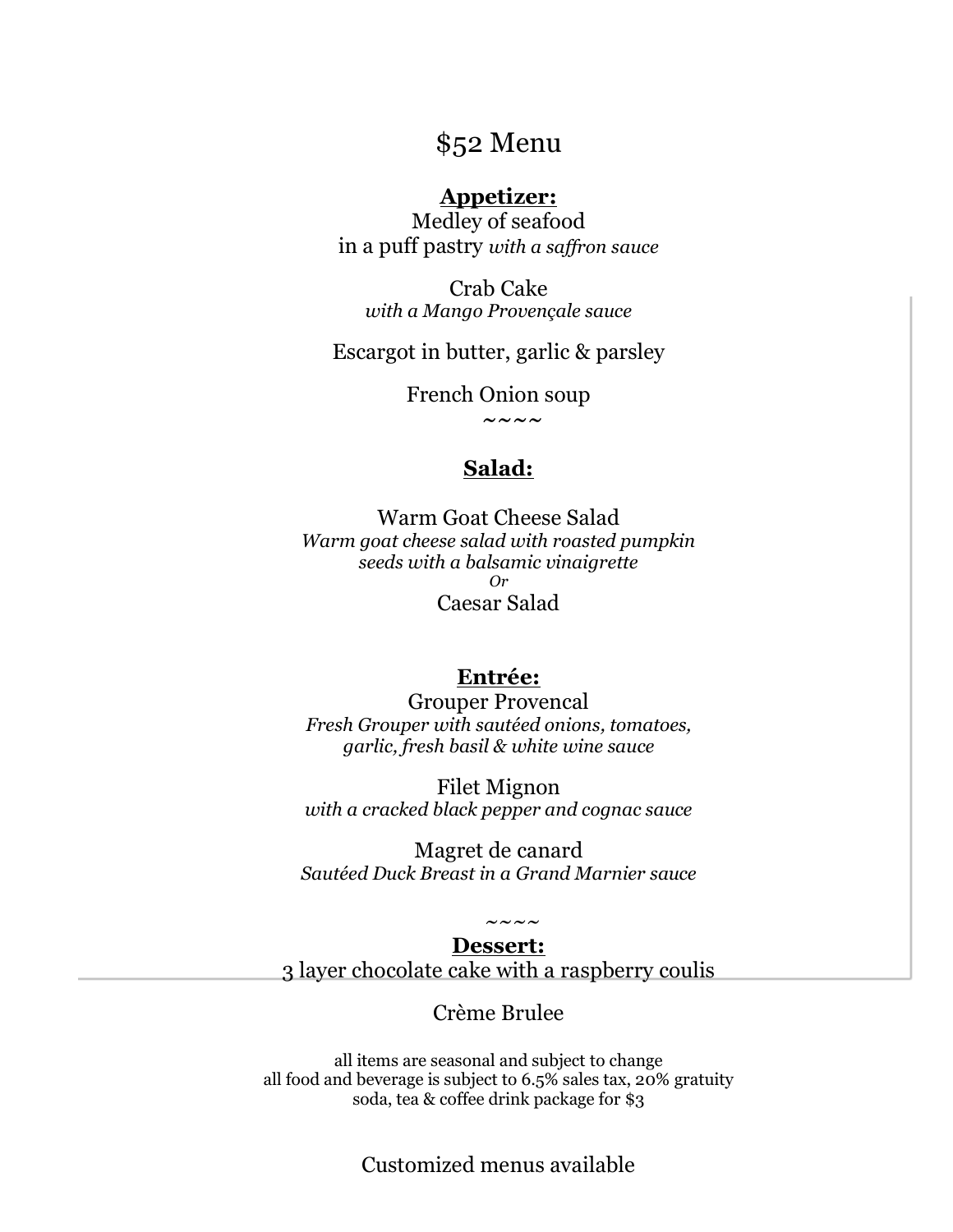# \$70 Menu

### **First Course**: **Portobello Mushroom**

with sautéed leeks topped with scallop and tomato coulis with crawfish

### **Lamb loin**

stuffed with asparagus topped with sauce au bleu and champagne risotto

 $\sim\sim\:\sim\:\sim$ 

**Second Course**: **Salade au bleu**

Salad with blue cheese, diced apples and walnuts with a lemon vinaigrette

 $\sim\sim\:\sim\:\sim$ 

**Main Course**: **Filet Mignon & Rack of Lamb**

Filet Mignon with cracked black pepper, shallots and cognac sauce & Rack of Lamb with a blue cheese sauce

### **Tuna and Shrimp**

With roasted red bell peppers and beurre blanc sauce

### **Sautéed Chicken Breast & Duck a l'orange**

Sautéed Chicken breast with a country Dijon sauce & Duck with a Grand Marnier sauce

#### $\sim\,\sim\,\sim\,\sim$ **Dessert:**

Assortment of mini crème brulees

3-layer Chocolate cake with a raspberry coulis

all items are seasonal and subject to change all food and beverage is subject to 6.5% sales tax, 20% gratuity

\*\*Wine Cellar is **NOT** handicap accessible\*\* \*\*We do not offer separate checks\*\* \*\*\***\$25.00 Cork fee per 750 ml. bottle only 1 allowed per group**\*\*\*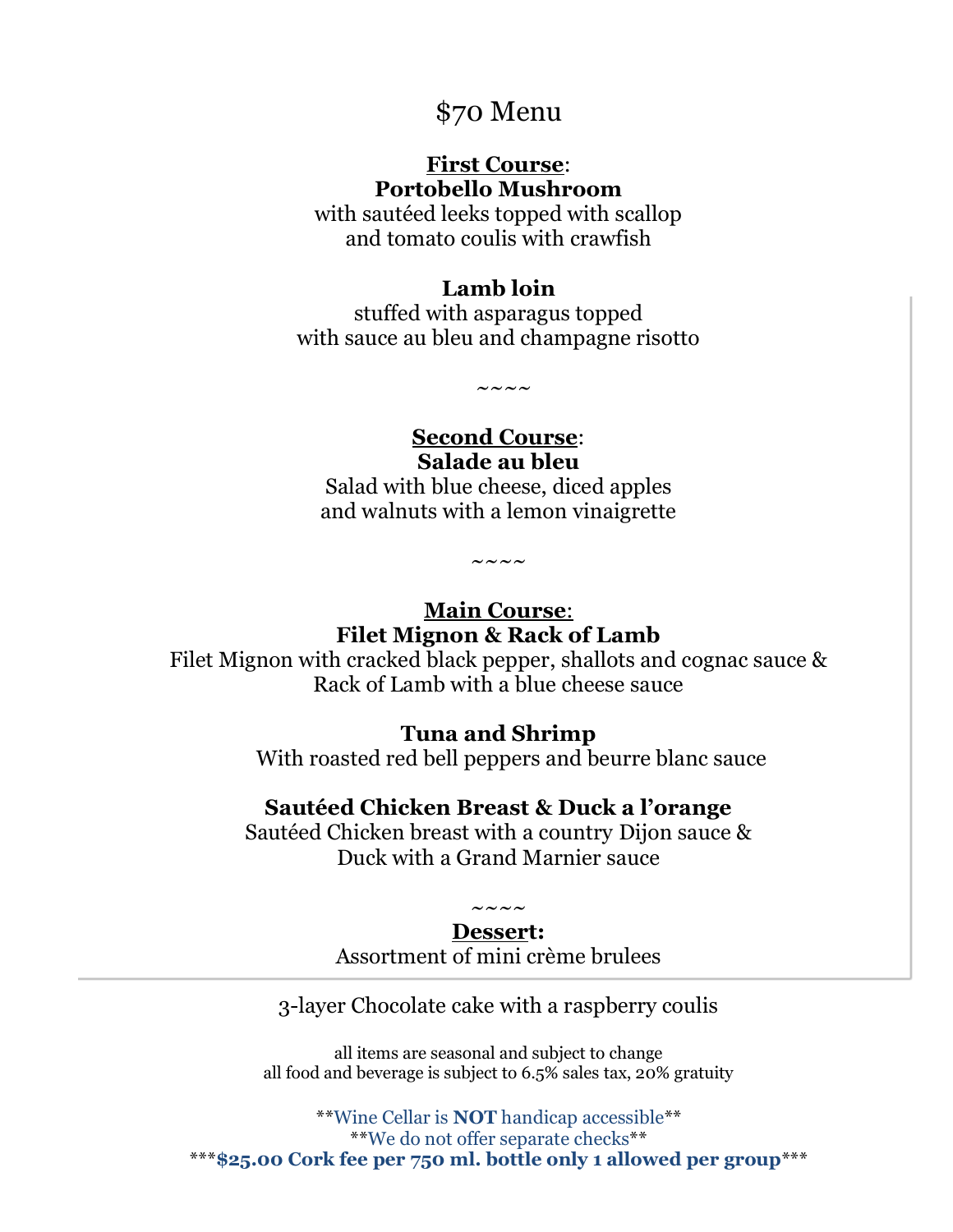#### **CAPACITY**

| <b>LOCATION</b>     | <b>BANQUET (SEATED)</b> | <b>RECEPTION</b> |
|---------------------|-------------------------|------------------|
| <b>CHEZ VINCENT</b> | 75                      | $100+$           |
| HANNIBAL'S LOUNGE   | 110                     |                  |
| THE WINE CELLAR     | 30                      |                  |

### AUDIO VISUAL EQUIPMENT

Wireless High-Speed Internet Access

Projector Screen - Hannibal's

LED Screen Television Power Point - Wine Cellar

Surround Sound System - Hannibal's

 $\Box$  Phone Access

 $\Box$  IPod Hook-Up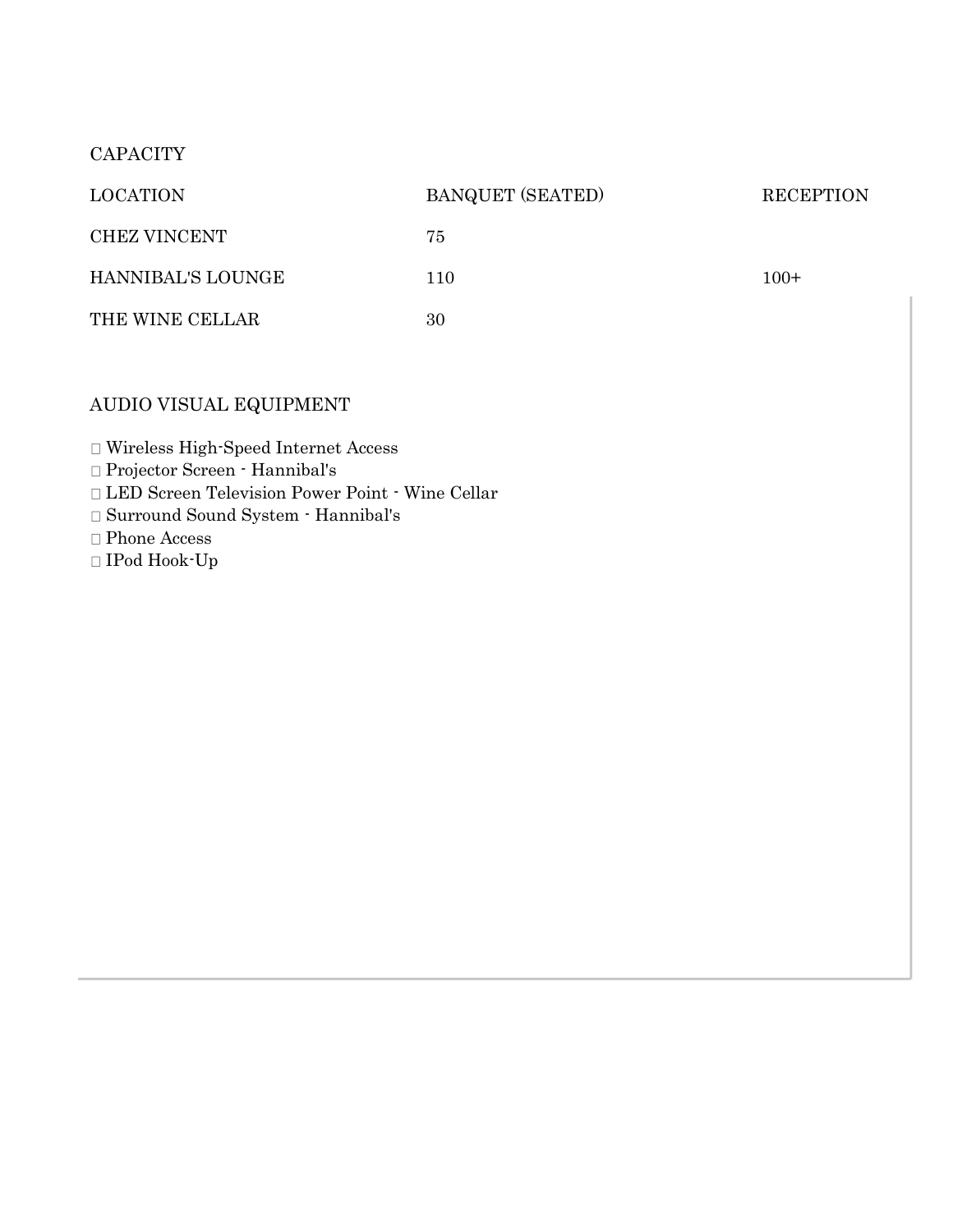# **PAYMENT FOR GROUP BOOKINGS DEPOSIT**

| Restaurant<br>(please circle)                                                         | <b>Chez Vincent</b><br>Hannibal's Lounge<br><b>Wine Cellar</b>                                                                                 |
|---------------------------------------------------------------------------------------|------------------------------------------------------------------------------------------------------------------------------------------------|
| <b>Booking Name</b>                                                                   | <u> 1989 - Johann John Stone, markin fan it ferstjer fan de ferstjer fan it ferstjer fan it ferstjer fan it fers</u>                           |
| <b>Booking Date</b>                                                                   |                                                                                                                                                |
| <b>Booking Time</b>                                                                   |                                                                                                                                                |
| Number of Guests                                                                      | Final number must be confirmed in email 48 hours prior to event or above number of<br>guests will be charged. Final headcount will be charged. |
| Menu                                                                                  | <u> 1980 - Johann Barbara, martxa alemaniar a</u>                                                                                              |
| <b>Contact Name</b>                                                                   |                                                                                                                                                |
| <b>Email Address</b>                                                                  |                                                                                                                                                |
| <b>Work Number</b>                                                                    |                                                                                                                                                |
| Mobile Number                                                                         | <u> 1980 - Jan Barbara Barbara, masa ka</u>                                                                                                    |
| Credit Card<br><b>Billing Zip Code</b><br>(please scan and email to: chez@cfl.rr.com) |                                                                                                                                                |
| <b>OR</b><br>Check #                                                                  | To be mailed to: (please put date of event on the memo line)                                                                                   |

## **Chez Vincent, Inc.**

533 W. New England Ave Winter Park, Fl. 32789

\*\*A \$250.00 non-refundable deposit required for booking\*\*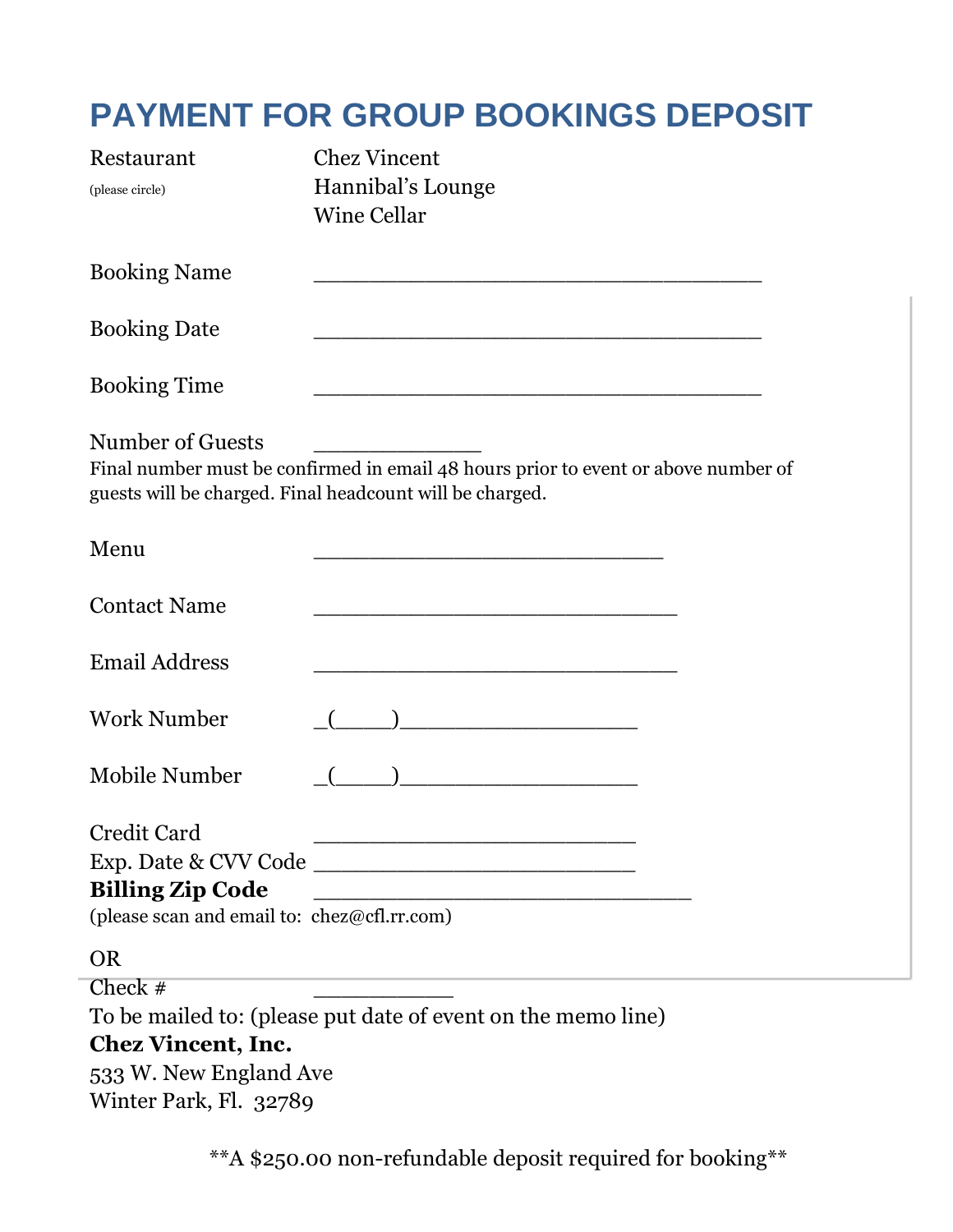

Social Cocktail Receptions for **Hannibal's Lounge** private events

Open Bar  $-$  (\$) based on consumption WE can customize a drink program for your event

### hors d'oeuvres \$28

Mini brie puff pastry Bruschetta with tomato, onion & basil Bruschetta with Steak & Mozzarella Artichoke Dip with toast points Mini Slider burgers (blue cheese, sundried tomato & Swiss) Beef Wellington

Additional items available

Ahi Tuna with a Grand Marnier sauce \$6 Mini Quail wrapped with bacon \$5 Mini potatoes with caviar and crème fraiche \$5 Bacon wrapped scallops \$5 Chicken on Skewer \$5

Chef Vincent can also prepare items not listed above